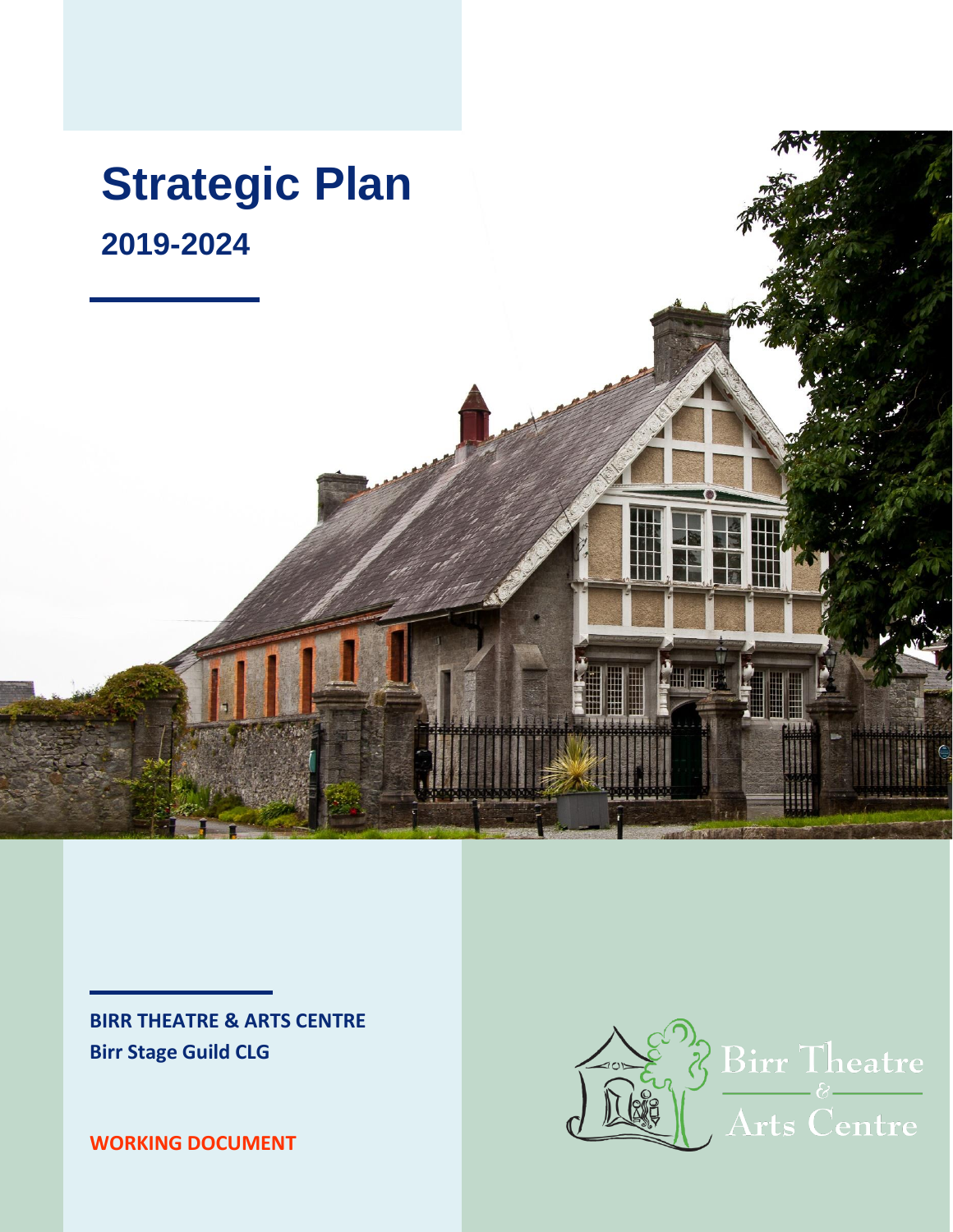### **Introduction**

Central to the arts activity in the town of Birr, is Birr Theatre & Arts Centre which provides a space for performances, visual arts, workshops and rehearsals for professional and amateur artists and audiences living and working in the Offaly region. Since opening in July 2000, we consistently deliver a high-quality arts programme to a loyal audience base and have supported artists as they build their careers.

*"Birr has a rich and diverse creative ecosystem of interconnected cultural resources within the community. Each cultural resource plays an important role in shaping the town's arts and culture scene. Facilities, spaces, festivals, makers, artists, designers, arts organisations, tourism and businesses are all connected to one another and in turn, support the health and vitality of the place" Louise Browne & Associates, June 2019*

Located in the south of Offaly close to the north Tipperary and east Galway borders, Birr Theatre & Arts Centre is a unique and valuable asset significantly contributing to the cultural landscape of the region.

It is widely recognised that the arts are not an isolated sphere of activity but reach into most aspects of people's lives. Providing for arts development ensures a vibrant and creative community. Many community groups and development agencies use the arts as a tool for engaging with disadvantaged groups. The arts are non-judgmental and accepting of all abilities and backgrounds and an important factor in breaking down barriers that exist with disadvantaged groups. Birr Theatre and Arts Centre provides a valuable resource in the county, and surrounding region, working towards breaking down those barriers and encouraging greater participation in the community. Audiences travel from far afield to attend events here, thus contributing significantly to the local economy.

This working document, outlines how Birr Theatre & Arts Centre plans to keep up to date and relevant to the artists we support and to our audiences. This document incorporates our obligations to our main stakeholders: Pobal, Offaly County Council, The Arts Council and is informed by their own strategies.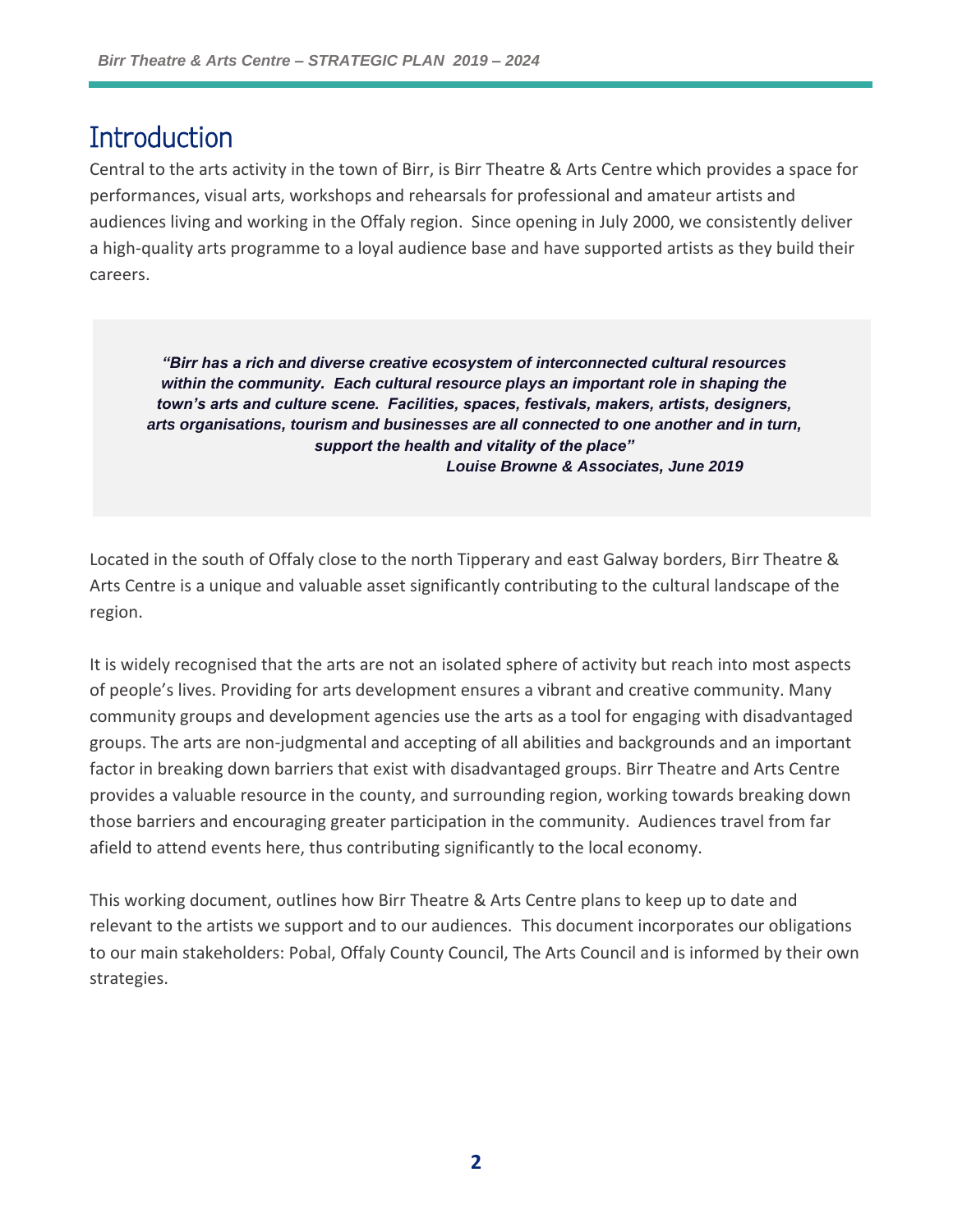# Our Mission

It is our objective to encourage, develop, foster and stimulate public interest in all aspects of the arts and in general social and cultural affairs. Our aim is to provide facilities and opportunity for artists (established and aspiring) for the organisation of artistic and cultural events and maintain a centre for the holding of workshops, exhibitions, conferences and performances of all kind, notably theatrical performances. Also, to promote the knowledge, appreciation, and practice of the Arts.

# Aims and Objectives

- Encourage, develop, foster and stimulate interest in quality arts events.
- Encourage access to and active participation in all art forms.
- Provide a platform for a dynamic quality arts programme for the development of artists to present innovative new quality work.
- Provide a space in which artists can make high-quality art.
- Promote knowledge and appreciation of all art forms to all sectors of society.
- Ensure that the centre remains flexible in the utilisation of innovative artistic production.
- Develop education and outreach around the area of youth arts.
- Develop the centre as a centre for dance in the county.
- Develop self-awareness through the arts.
- Develop the health and well being of the community through the Arts.
- Develop further outreach programmes to benefit the elderly, people with disabilities, travelers, youth inclusion and new communities.

# Areas for Development / Goals

We have identified the following strategic goals which will inform our ambition into the future.

## Monitoring

The Goals listed below will be monitored by the Board of Management and a progress report of each item will be reported at the January and July meetings each year for the duration of this plan.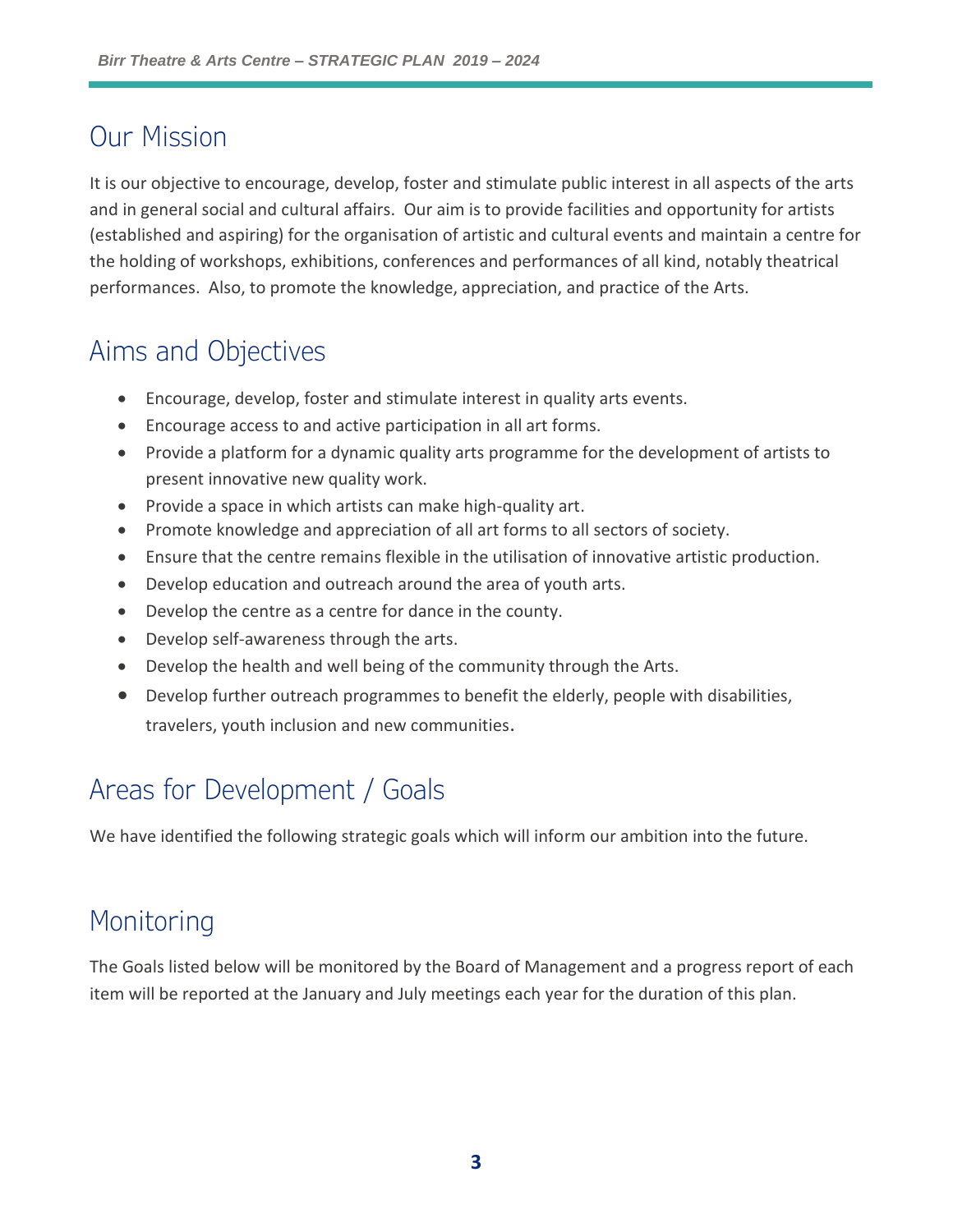#### **Birr Theatre & Arts Centre – Strategic Plan**

#### **Sustainability**

*To enable Birr Theatre & Arts Centre to continue to be a dynamic, multidisciplinary arts centre we need to plan for the future to ensure long-term sustainability.*

| <b>Goal</b>                                                                                                                                                                                                                                                        | <b>Action</b>                                                                                                                                                                                                                                                  |
|--------------------------------------------------------------------------------------------------------------------------------------------------------------------------------------------------------------------------------------------------------------------|----------------------------------------------------------------------------------------------------------------------------------------------------------------------------------------------------------------------------------------------------------------|
| Staff - ensure sufficient staff requirements to continue to provide a year<br>round programme of arts activity for the community, paying particular<br>attention to:<br>Staff remuneration<br>Staff retention<br>$\bullet$<br><b>Staff Complement</b><br>$\bullet$ | Establish Staff sub group to:<br>meet and review salaries and examine staff retention<br>identify staff training and development needs<br>deal with staffing welfare/disciplinary issues as they arise<br>Seek funding to increase staff complement<br>$\circ$ |
| <b>Funding</b> – to secure continued funding not only at current levels but<br>increased funding to ensure the delivery of a quality and vibrant arts<br>programme                                                                                                 | Seek additional financial support from Offaly County Council and<br>The Arts Council<br>Identify alternative sources of funding<br>Examine fundraising opportunities                                                                                           |

#### **Succession**

*Birr Theatre & Arts Centre acknowledges the commitment and dedication provided by volunteers since our inception in the mid-1990s, some of whom continue to volunteer to date. Ensuring good governance is to the fore of our agenda.* 

| Goal                                                                                                                                                                                                                                                                                                                      | <b>Action</b>                                                                                                                                                                                                                                                                                                                                                                                                                           |
|---------------------------------------------------------------------------------------------------------------------------------------------------------------------------------------------------------------------------------------------------------------------------------------------------------------------------|-----------------------------------------------------------------------------------------------------------------------------------------------------------------------------------------------------------------------------------------------------------------------------------------------------------------------------------------------------------------------------------------------------------------------------------------|
| <b>Board Members</b><br>- Recruiting new members allows people with fresh ideas, abilities or<br>networks to provide their support to our organisation.<br>Staggered replacement ensures continuity and avoids 'memory loss'.<br>Planning for succession provides a way of maintaining the balance of<br>wisdom and work. | Seek new members with artistic and business backgrounds<br>Examine possibility of setting up task groups (artistic, building,<br>marketing, finance, HR, volunteers). Each task group to be headed<br>up by a board member.<br>All Board members to become Directors<br>Review Rotation of Directors (Company Constitution) in line with<br>best practice while keeping the development and growth of the<br>organisation as a priority |
| <b>Front of House team</b><br>Ongoing recruitment of front of house team means a shared workload for all<br>and lessens dependency on a few individuals                                                                                                                                                                   | Identify new potential volunteers (newly retired/new members of<br>community) with input from current volunteers<br><b>Review Volunteers Policy</b>                                                                                                                                                                                                                                                                                     |
| Governance - ensure good governance throughout the organisation                                                                                                                                                                                                                                                           | Transfer our current Governance Code to the new Charities<br>Governance Code                                                                                                                                                                                                                                                                                                                                                            |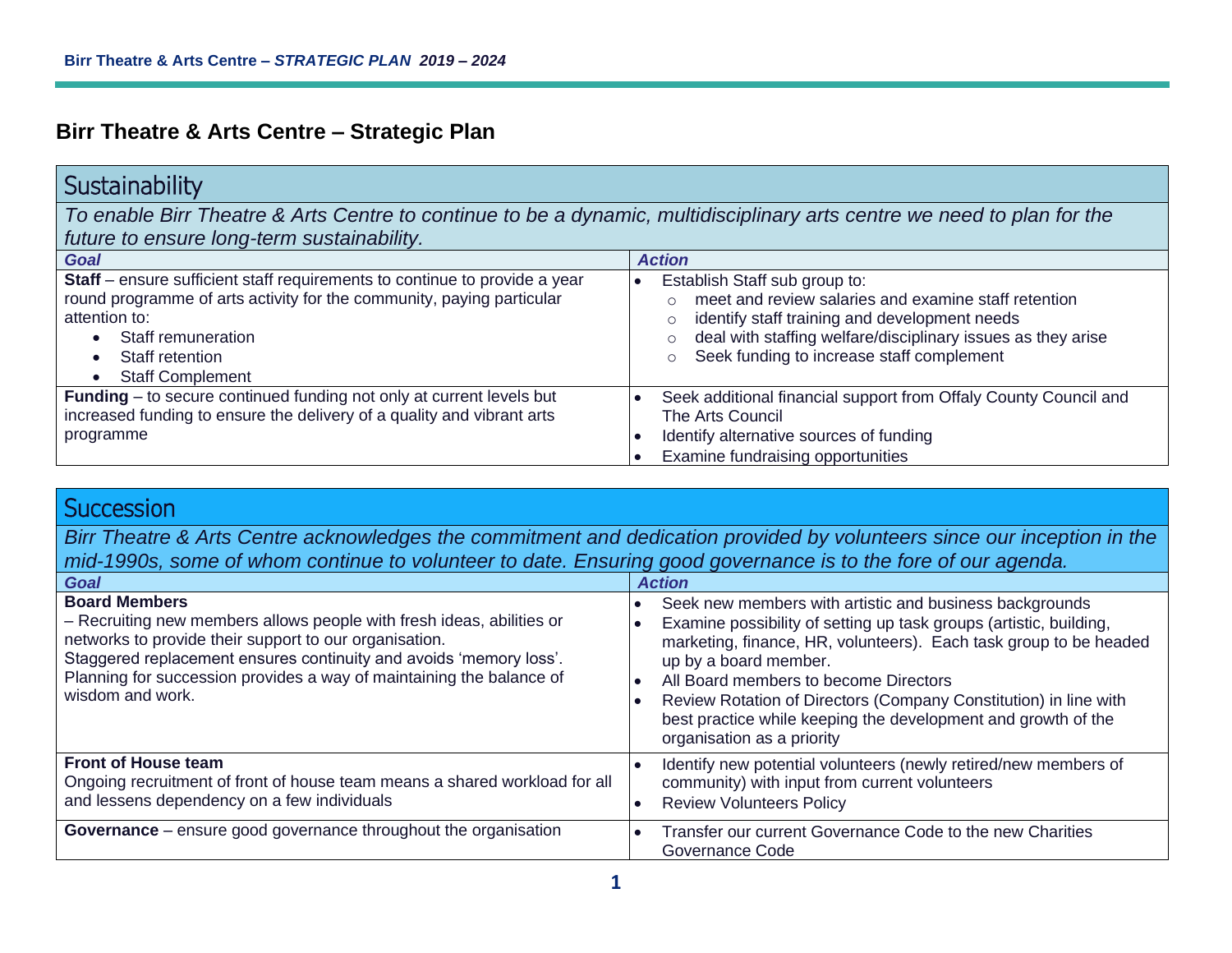| <b>Artform Development</b>                                                                                                                                                                                                                                                                                                                                                                                                                                                                                                                                                                                                                                                                                                                                                                                                            |                                                                                                                                                                                                                                                                                                                                                                                                                                                                                                                                                                                                                                                                                                                                                                                                                                                                                                                                                                            |  |
|---------------------------------------------------------------------------------------------------------------------------------------------------------------------------------------------------------------------------------------------------------------------------------------------------------------------------------------------------------------------------------------------------------------------------------------------------------------------------------------------------------------------------------------------------------------------------------------------------------------------------------------------------------------------------------------------------------------------------------------------------------------------------------------------------------------------------------------|----------------------------------------------------------------------------------------------------------------------------------------------------------------------------------------------------------------------------------------------------------------------------------------------------------------------------------------------------------------------------------------------------------------------------------------------------------------------------------------------------------------------------------------------------------------------------------------------------------------------------------------------------------------------------------------------------------------------------------------------------------------------------------------------------------------------------------------------------------------------------------------------------------------------------------------------------------------------------|--|
| Providing a quality and varied arts experience for our audiences to enjoy, ensuring we grow our audiences throughout the<br>Ensure fair and appropriate remuneration for artists.<br>year.                                                                                                                                                                                                                                                                                                                                                                                                                                                                                                                                                                                                                                            |                                                                                                                                                                                                                                                                                                                                                                                                                                                                                                                                                                                                                                                                                                                                                                                                                                                                                                                                                                            |  |
| <b>Goal</b>                                                                                                                                                                                                                                                                                                                                                                                                                                                                                                                                                                                                                                                                                                                                                                                                                           | <b>Action</b>                                                                                                                                                                                                                                                                                                                                                                                                                                                                                                                                                                                                                                                                                                                                                                                                                                                                                                                                                              |  |
| Present a programme of high quality, professional (local,<br><b>Programme</b><br>national and international) work for our audience to enjoy and<br>engage with while being sensitive to the diverse demographic of<br>our community.<br>Challenge and encourage our audience to participate in new<br>experiences through the arts<br>Providing a space for artists to perform / exhibit / develop and<br>grow<br>Nurture a diverse audience for the arts - building relationships<br>with schools, active age groups, youth groups,<br>travellers movement, new communities, socio-economic<br>disadvantaged etc<br>Acknowledge the interest in amateur arts and the opportunity it<br>provides to engage with audiences<br>Grow our public engagement - develop new audiences and<br>expand the engagement with existing audiences. | Examine staff support required to deliver greater services<br>$\bullet$<br>Outreach programme of activity to local second level and<br>$\bullet$<br>primary schools<br>Examine our new communities and host intercultural events<br>through music, art, film<br>Use projects, for example, Hullabaloo!, as an opportunity to<br>$\bullet$<br>reach those living in disadvantaged areas<br>Audit the arts community in the local area<br>$\bullet$<br>Create greater variety in programming of theatre<br>$\bullet$<br><b>Review Visual Arts Policy</b><br>$\bullet$<br>Work with new Youth Arts Facilitator at Offaly County Council<br>to put together a programme of Youth Arts activity<br>Examine existing models for Artist in Residence programmes<br>$\bullet$<br>and consider opportunities for our own residency programme<br>Support young arts graduates / young people pursuing a<br>career in the arts with access to mentoring and coaching<br>opportunities |  |
| Birr Theatre & Arts Centre continues to be at the centre of<br>Community<br>community life in our town and we need to continue to grow the<br>'ownership' of the Arts Centre within our locality and nurture<br>engagement in our local community                                                                                                                                                                                                                                                                                                                                                                                                                                                                                                                                                                                     | Continue to programme work from local amateur groups and<br>artists<br>Showcase Birr Theatre & Arts Centre as the centre for arts<br>$\bullet$<br>development in the locality thus raising the cultural profile of<br>our community<br>Run a PR campaign to highlight that the space belongs to<br>the community and is open to all.                                                                                                                                                                                                                                                                                                                                                                                                                                                                                                                                                                                                                                       |  |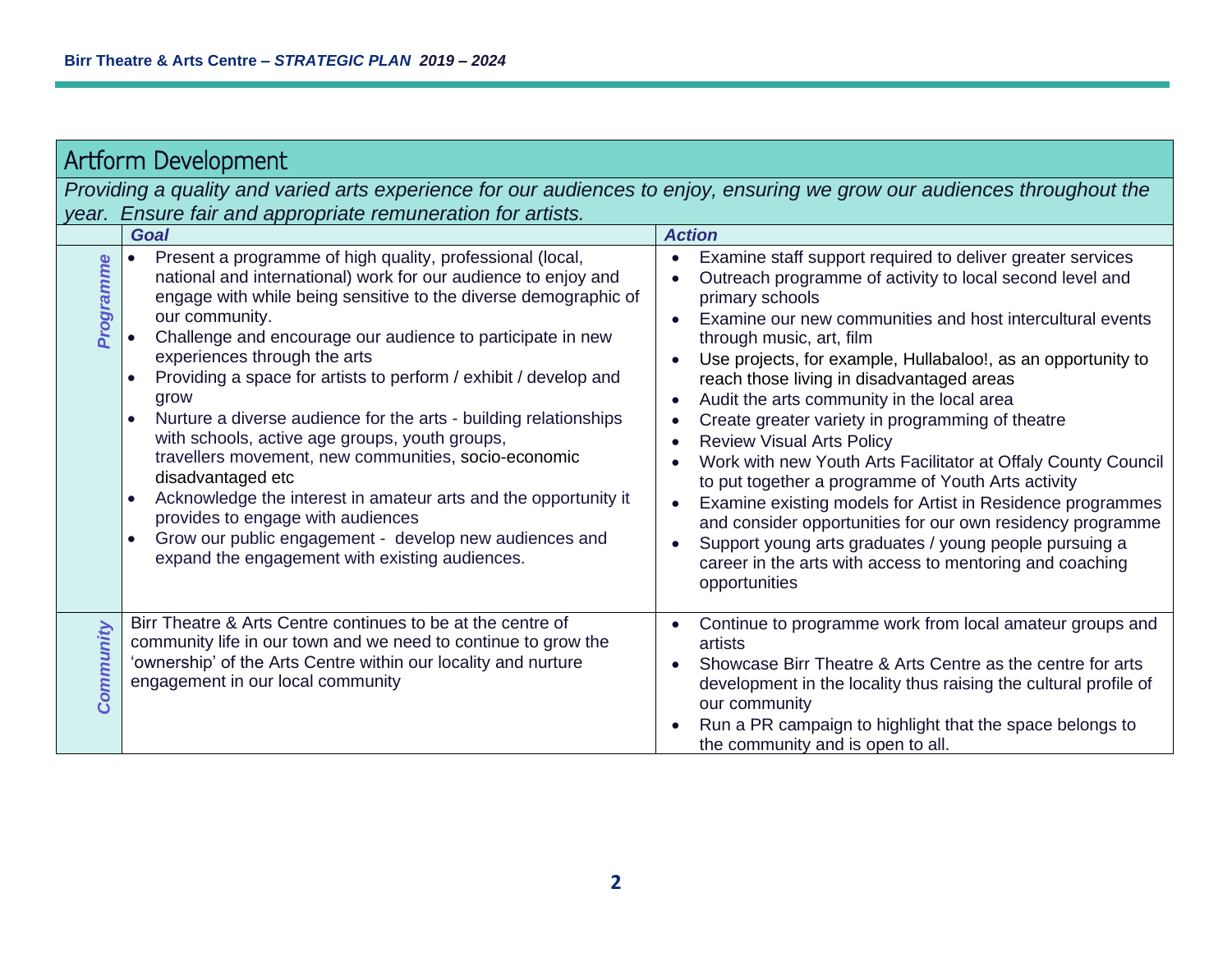| Artform Development condt                                  |                                                                                                                                                                                                                                                                                                                                                                                                                                                                                                                                                                                                                                                                                                                   |                                                                                                                                                                                                                                                                                                                                                                                                                                                                                                                    |
|------------------------------------------------------------|-------------------------------------------------------------------------------------------------------------------------------------------------------------------------------------------------------------------------------------------------------------------------------------------------------------------------------------------------------------------------------------------------------------------------------------------------------------------------------------------------------------------------------------------------------------------------------------------------------------------------------------------------------------------------------------------------------------------|--------------------------------------------------------------------------------------------------------------------------------------------------------------------------------------------------------------------------------------------------------------------------------------------------------------------------------------------------------------------------------------------------------------------------------------------------------------------------------------------------------------------|
|                                                            | <b>Goal</b>                                                                                                                                                                                                                                                                                                                                                                                                                                                                                                                                                                                                                                                                                                       | <b>Action</b>                                                                                                                                                                                                                                                                                                                                                                                                                                                                                                      |
| <b>on and</b><br>Artists<br>Remuneration<br>of.<br>Support | While ensuring artists are appropriately remunerated we place<br>the artist at the centre of what we do and invest in our artistic<br>community.<br>Provide the opportunity for our diverse range of artists and arts<br>practitioners (local and national, professional and semi-<br>professional) to show excellent work in a warm, welcoming and<br>well equipment space (in our building or elsewhere in the town).<br>Providing an exhibition fee to visual artists and performance fee<br>to performing artist ensures sustainability for artists                                                                                                                                                           | Explore the minimum rate for visual artists – consult with<br>$\bullet$<br>Visual Arts Ireland – and endeavour to increase fees for artists<br>to assist with their exhibiting costs<br>Continue to pay the performance fee suggested by the<br>$\bullet$<br>professional production companies (theatre, musicians etc)<br>and assist with their travel/accommodation costs<br>Identify suitable alternative locations in the town for artists to<br>$\bullet$<br>exhibit/perform and assist in production of same |
| <b>Festivals</b>                                           | 2019 will see the commissioning of a Strategic Review of Festivals*<br>in the town. The overarching goal of this report is to provide<br>recommendations that support sustainable festival development in<br>Birr into the future.<br>The review will investigate the viability to engage a full time Festival<br>Manager for the five current festivals in the town and examine the<br>potential for further festival development.<br>* The current Festivals in the town are:<br>Hullabaloo! Offaly's Children's Arts Festival<br>$\bullet$<br><b>Scripts Ireland's Playwriting Festival</b><br><b>Birr Festival of Music</b><br>$\bullet$<br><b>OFFline Film Festival</b><br>Birr Vintage Week & Arts Festival | Participate with Birr 20:20 in leading this Strategic Review<br>Position Birr Theatre & Arts Centre as the developer of<br>existing and new festivals with a strong creative focus<br>Partner with the festivals in matters of programming,<br>$\bullet$<br>marketing, budgeting and provide space for festival activities                                                                                                                                                                                         |